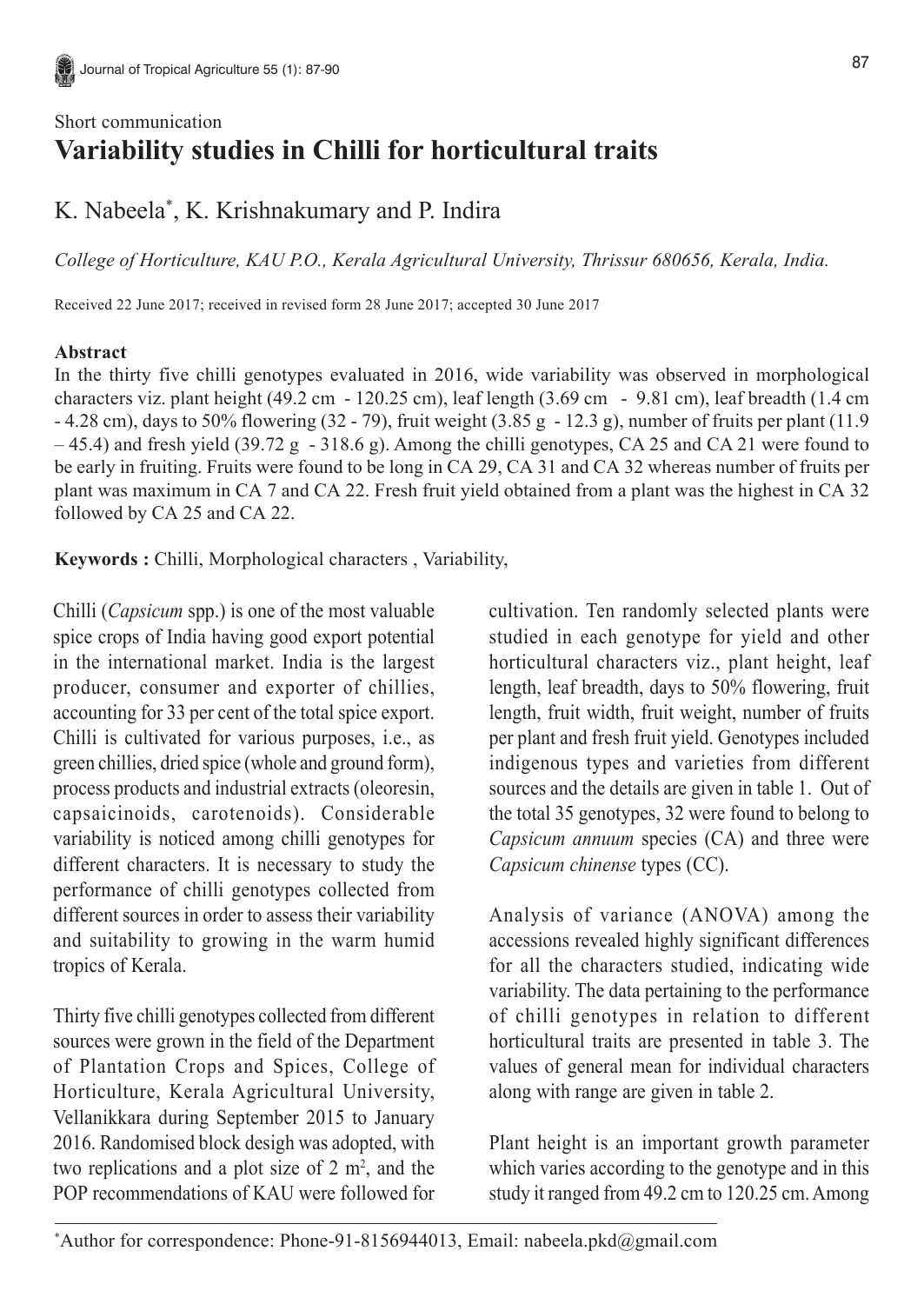*Table 1*. Chilli genotypes and their sources

|                 | <i>rable 1</i> . Chain genotypes and then sources |                                                        |  |  |  |  |
|-----------------|---------------------------------------------------|--------------------------------------------------------|--|--|--|--|
| Accession No.   | Name of genotype                                  | Source                                                 |  |  |  |  |
| CA <sub>1</sub> | KKM-1                                             | Agricultural College and Research Station, Killikulam  |  |  |  |  |
| CA <sub>2</sub> | $K-1$                                             | Agricultural Experimental Research Station, Kovilpatti |  |  |  |  |
| CA <sub>3</sub> | $CO-4$                                            | TNAU, Coimbatore                                       |  |  |  |  |
| CA4             | PKM-1                                             | College of Horticulture, TNAU, Periyakulam             |  |  |  |  |
| CA <sub>5</sub> | G <sub>3</sub>                                    | Horticultural Research Station, LAM                    |  |  |  |  |
| CA <sub>6</sub> | G <sub>4</sub>                                    | Horticultural Research Station, LAM                    |  |  |  |  |
| CA <sub>7</sub> | <b>LCA 353</b>                                    | Horticultural Research Station, LAM                    |  |  |  |  |
| CA <sub>8</sub> | <b>LCA 235</b>                                    | Horticultural Research Station, LAM                    |  |  |  |  |
| CA <sub>9</sub> | <b>LCA 960</b>                                    | Horticultural Research Station, LAM                    |  |  |  |  |
| <b>CA10</b>     | <b>LCA 625</b>                                    | Horticultural Research Station, LAM                    |  |  |  |  |
| <b>CA11</b>     | <b>LCA 206</b>                                    | Horticultural Research Station, LAM                    |  |  |  |  |
| <b>CA12</b>     | <b>LCA 334</b>                                    | Horticultural Research Station, LAM                    |  |  |  |  |
| <b>CA13</b>     | Arka Lohit                                        | IIHR, Bangalore                                        |  |  |  |  |
| <b>CA14</b>     | Arka Kyathi                                       | IIHR, Bangalore                                        |  |  |  |  |
| <b>CA15</b>     | Arka Haritha                                      | IIHR, Bangalore                                        |  |  |  |  |
| CA 16           | Arka Suphal                                       | IIHR, Bangalore                                        |  |  |  |  |
| <b>CA17</b>     | Arka Meghna                                       | IIHR, Bangalore                                        |  |  |  |  |
| <b>CA18</b>     | Kodakara-1                                        | Local collection                                       |  |  |  |  |
| CA 19           | Pusa Anmol                                        | 11VR, Varanasi                                         |  |  |  |  |
| <b>CA 20</b>    | Utkal-Ava                                         | OUAT, Bhubaneswar                                      |  |  |  |  |
| <b>CA21</b>     | Utkal Rasmi                                       | OUAT, Bhubaneswar                                      |  |  |  |  |
| CA 22           | Athavanad-1                                       | Local collection (Malappuam)                           |  |  |  |  |
| <b>CA23</b>     | Edayur                                            | Local collection (Malappuram)                          |  |  |  |  |
| <b>CA 24</b>    | Daritri                                           | Private seed company, Bangalore                        |  |  |  |  |
| <b>CA 25</b>    | Tejasvi                                           | Private seed company, Bangalore                        |  |  |  |  |
| CA 26           | Chivar-1                                          | Vegetable Research Farm, Allahabad                     |  |  |  |  |
| <b>CA 27</b>    | Thriprayar-1                                      | Local collection (Thrissur)                            |  |  |  |  |
| <b>CA28</b>     | Palakkad                                          | Local collection (Palakkad)                            |  |  |  |  |
| CA 29           | Athavanad-2                                       | Local collection (Malappuram)                          |  |  |  |  |
| <b>CA30</b>     | Ujwala                                            | KAU, Thrissur                                          |  |  |  |  |
| CA 31           | Anugraha                                          | KAU, Thrissur                                          |  |  |  |  |
| <b>CA32</b>     | Vellayani Athulya                                 | KAU, Thrissur                                          |  |  |  |  |
| CC <sub>1</sub> | Kodakara-2                                        | Local collection (Thrissur)                            |  |  |  |  |
| CC <sub>2</sub> | Thriprayar-2                                      | Local collection (Thrissur)                            |  |  |  |  |
| CC <sub>3</sub> | Mattathur                                         | Local collection (Thrissur)                            |  |  |  |  |
|                 |                                                   |                                                        |  |  |  |  |

the thirty five genotypes analysed, accession CA 22 recorded greatest plant height (120.25 cm) which was followed by CA 28 (109.6 cm), CA 29 (103.8 cm) and CA 27 (103.02 cm) whereas plant height was lowest in CA 31 (49.2 cm). Leaf length varied from 3.69 cm to 9.81 cm with a mean value of 6.75 cm. Accession CA 27 recorded highest leaf length (9.81 cm) whereas CA 3 recorded lowest leaf length. Leaf breadth ranged from 1.4 cm (CA 19) to 4.28 cm (CA 6) with a mean value of 2.84 cm. Such variability in different characters was also

*Table 2*. Range and mean values for different horticultural traits in chilli genotypes

| Character             | Range           | Mean   |
|-----------------------|-----------------|--------|
| Plant height (cm)     | $49.2 - 120.25$ | 84.85  |
| Leaf length (cm)      | $3.69 - 9.81$   | 6.75   |
| Leaf breadth (cm)     | $1.4 - 4.28$    | 2.84   |
| Days to 50% flowering | $32 - 79$       | 55.5   |
| Fruit length (cm)     | $3.85 - 12.3$   | 8.1    |
| Fruit width (cm)      | $0.61 - 2.32$   | 1.46   |
| Fruit weight          | $2.31 - 13.31$  | 7.81   |
| No. of fruits/plant   | $11.9 - 45.4$   | 28.65  |
| Fresh yield/plant (g) | 39.72 - 318.6   | 179.16 |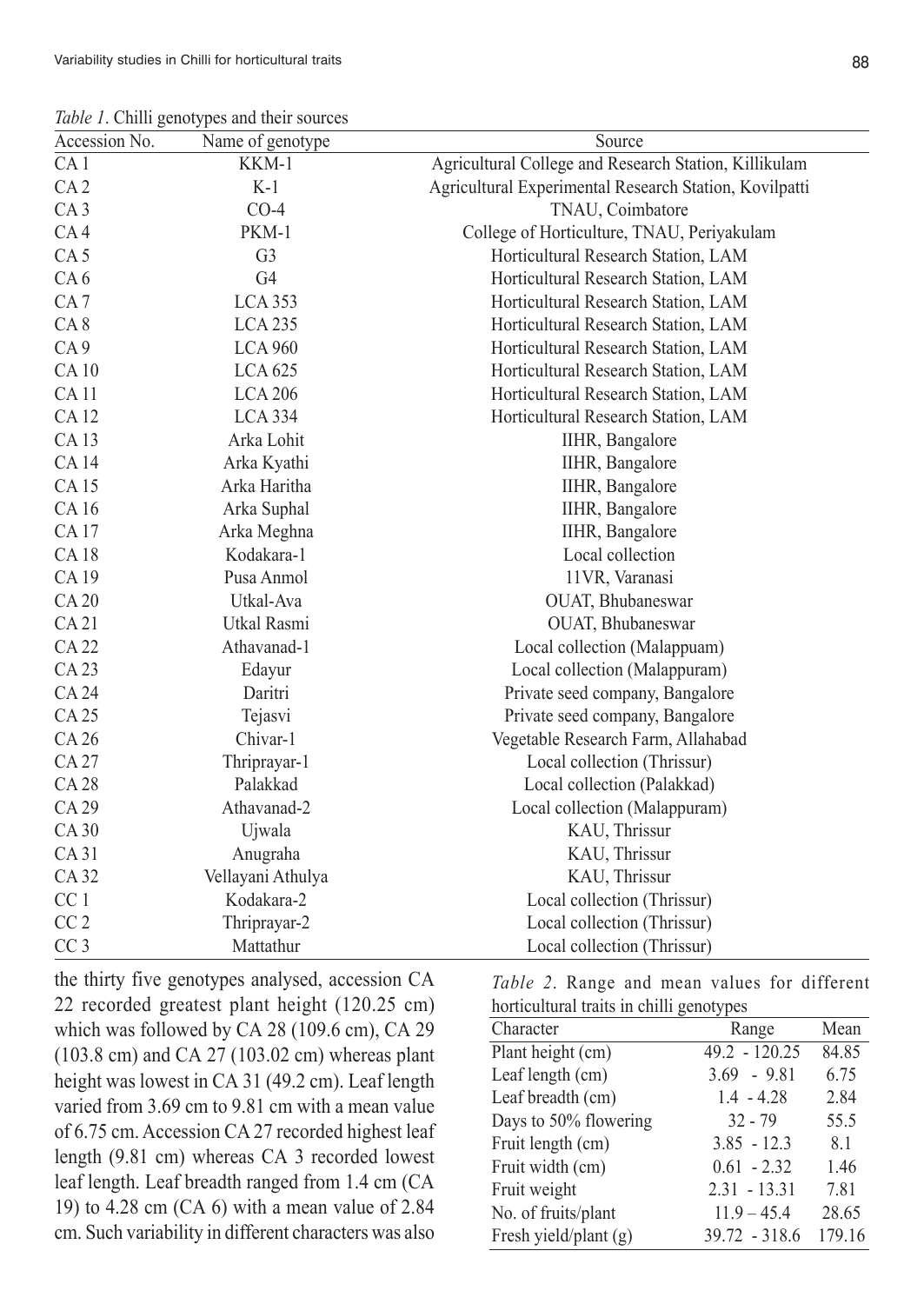Table 3. Horticultural traits of chilli genotypes

| Genotypes       | Plant                   | Leaf                 | Leaf                | Daysto               | Fruit              | Fruit               | Fruit                | No. of              | Fresh                   |
|-----------------|-------------------------|----------------------|---------------------|----------------------|--------------------|---------------------|----------------------|---------------------|-------------------------|
|                 | height                  | length               | breadth             | 50%                  | length             | width               | weight               | fruits/             | yield/                  |
|                 | (cm)                    | (cm)                 | (cm)                | flowering            | (cm)               | (cm)                | (fresh)(g)           | plant               | plant (g)               |
| CA <sub>1</sub> | 69.87g-m                | 5.11 <sup>qr</sup>   | $2.051-n$           | 54.00ef              | $5.86^{n-q}$       | $0.89g-k$           | $3.081-n$            | 24.80 <sup>1</sup>  | $75.51m-q$              |
| CA <sub>2</sub> | $82.85c-j$              | $4.25^{x}$           | 1.97 <sup>qr</sup>  | $45.50^{ij}$         | $7.01^{j-m}$       | $1.00^{e-j}$        | $3.95h-j$            | 15.60 <sup>r</sup>  | 61.78 <sup>qr</sup>     |
| CA <sub>3</sub> | $71.55^{g-m}$           | 3.69z                | 1.97 <sup>qr</sup>  | $43.50^{jk}$         | $5.12^{qr}$        | $1.29^{c-f}$        | $4.35$ gh            | $19.80^{mn}$        | $85.58$ k-m             |
| CA4             | $73.05$ f-m             | 5.76 <sup>1</sup>    | $2.051-n$           | 47.50hi              | $9.21$ ce          | $0.86g-k$           | $4.43$ <sup>gh</sup> | $17.30n-r$          | $76.38m-q$              |
| CA <sub>5</sub> | $55.80^{k-m}$           | $5.07$ rs            | $1.96^{q-s}$        | $37.50^{mn}$         | $6.83^{k-n}$       | $1.00^{e-j}$        | $4.10^{g-i}$         | $17.10^{n-r}$       | $69.52m-r$              |
| CA6             | $85.70^{b-j}$           | $4.41$ <sup>w</sup>  | 4.28 <sup>a</sup>   | 42.50 <sup>k</sup>   | $7.41^{h-k}$       | $0.68^{jk}$         | 5.00 <sup>ef</sup>   | 15.80 <sup>qr</sup> | 79.02 <sup>1-q</sup>    |
| CA <sub>7</sub> | 78.95c-l                | $4.62^v$             | $1.94$ rs           | $38.00^{mn}$         | $8.92$ ef          | $1.61^{bc}$         | $2.67^{n-q}$         | $45.40^{\circ}$     | $120.40^{hi}$           |
| CA8             | $71.10^{g-m}$           | 4.09 <sup>y</sup>    | 1.36 <sup>u</sup>   | 39.50 <sup>lm</sup>  | $6.29^{1-p}$       | $1.00^{e-j}$        | $2.82^{n-q}$         | 41.90 <sup>c</sup>  | 117.97hi                |
| CA9             | $73.10$ f-m             | $5.06$ rs            | 2.55 <sup>g</sup>   | 41.00 <sup>kl</sup>  | $7.13^{j-m}$       | 1.54 <sup>cd</sup>  | 5.84 <sup>d</sup>    | $20.60^{\rm m}$     | 120.18 <sup>hi</sup>    |
| <b>CA10</b>     | 88.55b-i                | $5.36^{\rm m}$       | $2.03^{m-p}$        | $38.00^{mn}$         | $8.26e^{-i}$       | $0.90$ g-k          | $3.18^{1-n}$         | $20.80^{\rm m}$     | $66.33^{n-r}$           |
| <b>CA11</b>     | 89.90b-h                | 5.09 <sup>qr</sup>   | 2.27 <sup>k</sup>   | 41.00 <sup>kl</sup>  | $7.97f{j}$         | $1.04^{e-j}$        | $4.12^{g-i}$         | 34.70 <sup>ef</sup> | 142.97 <sup>g</sup>     |
| <b>CA12</b>     | $97.50$ a-f             | 5.28 <sup>n</sup>    | 1.97 <sup>qr</sup>  | 42.00 <sup>kl</sup>  | $6.31^{1-p}$       | $0.94^{f-k}$        | $2.42^{\circ q}$     | 32.90 <sup>fg</sup> | $80.43^{1-p}$           |
| <b>CA13</b>     | 99.45 <sup>a-e</sup>    | 5.93ij               | $2.38^{j}$          | 72.50 <sup>b</sup>   | $6.15^{m-p}$       | $0.83^{g-k}$        | 5.73 <sup>d</sup>    | $32.20$ f-h         | 184.89de                |
| <b>CA14</b>     | 78.65 <sup>c-1</sup>    | $5.02$ st            | 1.99°9              | $46.50^{i}$          | $7.32^{i-k}$       | 0.61 <sup>k</sup>   | $4.27g-i$            | $18.90^{m-p}$       | $80.64^{1-p}$           |
| <b>CA15</b>     | $80.70^{\text{c-k}}$    | $5.86^{k}$           | 1.92 <sup>s</sup>   | $36.00^{n-p}$        | $7.20^{j-1}$       | $0.81^{h-k}$        | $4.61$ <sup>fg</sup> | 33.60ef             | 155.87 <sup>fg</sup>    |
| CA 16           | 98.83 <sup>a-e</sup>    | $4.61$ <sup>v</sup>  | 2.07 <sup>lm</sup>  | $77.50$ <sup>a</sup> | $7.91s-j$          | $1.09^{e-i}$        | 5.72 <sup>d</sup>    | $30.20$ g-i         | 170.37ef                |
| <b>CA17</b>     | 77.13e-l                | 6.01 <sup>h</sup>    | $2.02^{n-p}$        | $36.50^{n-p}$        | 10.47 <sup>b</sup> | $0.97^{\text{e-k}}$ | 5.76 <sup>d</sup>    | 28.90ij             | 168.44 <sup>ef</sup>    |
| <b>CA18</b>     | $71.46^{g-m}$           | $5.35^{\rm m}$       | $3.31^{b}$          | 57.50 <sup>d</sup>   | $7.97f{j}$         | $1.186^{d-g}$       | 7.66c                | 25.50 <sup>kl</sup> | 195.24 <sup>cd</sup>    |
| CA 19           | $63.92^{i-m}$           | $5.90$ <sup>jk</sup> | 1.40 <sup>u</sup>   | 37.50mm              | 5.78 °- 9          | $0.88g-k$           | $3.80^{i-k}$         | $44.00^{a-c}$       | $167.32$ ef             |
| <b>CA 20</b>    | $55.26^{k-m}$           | 5.21 <sup>op</sup>   | 2.09 <sup>1</sup>   | 52.00 <sup>fg</sup>  | $4.41$ rs          | $1.31$ c-e          | $3.43^{j-l}$         | $18.60^{m-q}$       | 63.43 °                 |
| CA21            | $55.25^{k-m}$           | 5.98hi               | $1.94$ rs           | 34.00 <sup>o-q</sup> | $6.58k-p$          | $0.94^{\text{f-k}}$ | $3.35^{k-m}$         | $16.30^{\circ r}$   | 54.10 <sup>rs</sup>     |
| <b>CA22</b>     | $120.25^a$              | 5.139                | 1.97 <sup>qr</sup>  | 42.50 <sup>k</sup>   | $10.19^{bc}$       | $0.98^{e-j}$        | $5.01$ ef            | $45.30^{ab}$        | 227.74 <sup>b</sup>     |
| <b>CA23</b>     | $94.05^{b-g}$           | $4.91^u$             | 3.05 <sup>d</sup>   | $46.00^{ij}$         | 9.03 <sup>de</sup> | $2.32^{a}$          | $13.31^{a}$          | 15.50 <sup>r</sup>  | $206.10^{\circ}$        |
| <b>CA 24</b>    | $82.650c - j$           | 6.19g                | 2.47 <sup>hi</sup>  | $50.00$ gh           | $7.47^{h-k}$       | $0.99^{e-j}$        | $2.90m-p$            | 14.70 <sup>rs</sup> | 42.44 <sup>s</sup>      |
| <b>CA25</b>     | $54.55^{1-m}$           | 6.27 <sup>f</sup>    | 2.63 <sup>f</sup>   | 32.50 <sup>q</sup>   | $9.97b-d$          | $1.13^{e-h}$        | $5.52$ <sup>de</sup> | $42.40^{bc}$        | 234.16 <sup>b</sup>     |
| CA 26           | $91.680^{b-j}$          | $5.23^{n-p}$         | $2.44^{i}$          | 55.50 <sup>de</sup>  | $8.72e-g$          | $0.73^{i-k}$        | 2.319                | $17.10^{n-r}$       | 39.72 <sup>s</sup>      |
| <b>CA27</b>     | $103.02$ <sup>a-d</sup> | $9.81^{a}$           | $2.52$ <sup>g</sup> | $36.50^{n-p}$        | $8.81e-g$          | $0.85^{g-k}$        | $4.31g-i$            | 25.00 <sup>1</sup>  | $107.77h-j$             |
| <b>CA28</b>     | $109.60^{ab}$           | 4.97t                | 2.51 <sup>gh</sup>  | 52.50 <sup>fg</sup>  | $8.31$ e-h         | $1.02^{e-j}$        | $4.22^{g-i}$         | $28.00^{i-k}$       | 117.77hi                |
| CA 29           | $103.80^{a-c}$          | $5.91^{jk}$          | 3.19 <sup>c</sup>   | 52.50 <sup>fg</sup>  | $12.30^a$          | 1.96 <sup>ab</sup>  | 12.43 <sup>b</sup>   | 11.90 <sup>s</sup>  | 148.14 <sup>g</sup>     |
| <b>CA30</b>     | $62.35^{j-m}$           | $9.51^{b}$           | 2.76 <sup>e</sup>   | 62.50 <sup>c</sup>   | 3.97 <sup>s</sup>  | $1.06^{e-i}$        | $2.69n-q$            | 38.00 <sup>d</sup>  | $102.30^{\mathrm{i-k}}$ |
| CA 31           | 49.20 <sup>m</sup>      | 7.50 <sup>d</sup>    | 1.50 <sup>t</sup>   | 52.50 <sup>fg</sup>  | 11.62 <sup>a</sup> | $0.94^{f-k}$        | $3.061-n$            | $29.60h-j$          | $84.53^{k-n}$           |
| <b>CA32</b>     | 54.85 <sup>1-m</sup>    | 7.84c                | $2.35^{j}$          | 51.50 <sup>fg</sup>  | $12.03^a$          | $1.02^{e-j}$        | 11.93 <sup>b</sup>   | $26.70^{j-1}$       | 318.60a                 |
| CC <sub>1</sub> | $64.61^{h-m}$           | 5.10 <sup>qr</sup>   | 3.07 <sup>d</sup>   | 70.00 <sup>b</sup>   | $3.85^{s}$         | 1.98 <sup>a</sup>   | $3.47^{j-1}$         | 35.90 <sup>de</sup> | 123.97h                 |
| CC <sub>2</sub> | $75.70e^{-1}$           | $5.23^{n-p}$         | 2.79e               | 72.50 <sup>b</sup>   | 4.0 <sup>s</sup>   | 2.01a               | $3.48^{j-1}$         | $27.60^{i-1}$       | $96.18^{j-l}$           |
| CC <sub>3</sub> | 77.89d-l                | 6.99e                | 3.08 <sup>d</sup>   | $79.00^{\circ}$      | 3.91s              | 1.98 <sup>a</sup>   | $3.42^{k-m}$         | 21.30 <sup>m</sup>  | $74.15^{m-q}$           |
| CD(0.05)        | 25.71                   | 0.05                 | 0.05                | 2.98                 | 0.98               | 0.36                | 0.52                 | 2.97                | 18.29                   |

reported by Krishna et al. (2007), Verma et al.  $(2008)$ , Thul et al.  $(2009)$  and Vijaya et al  $(2014)$ in chilli genotypes.

Earliness in flowering is one of the important attributes included in crop improvement programmes. Genotypes like CA 25 and CA 21 were early in flowering (<35 days) and fruiting

(<40 days) whereas CC 1, CC 2, CC3 were late in flowering  $($ >70 days) and fruiting  $($ >75 days).

Fruit length, width and weight are some of the yield contributing characters and they can decide consumer acceptability. Considerable variation was observed for fruit length, breadth and weight. It is observed from the present investigation that fruits